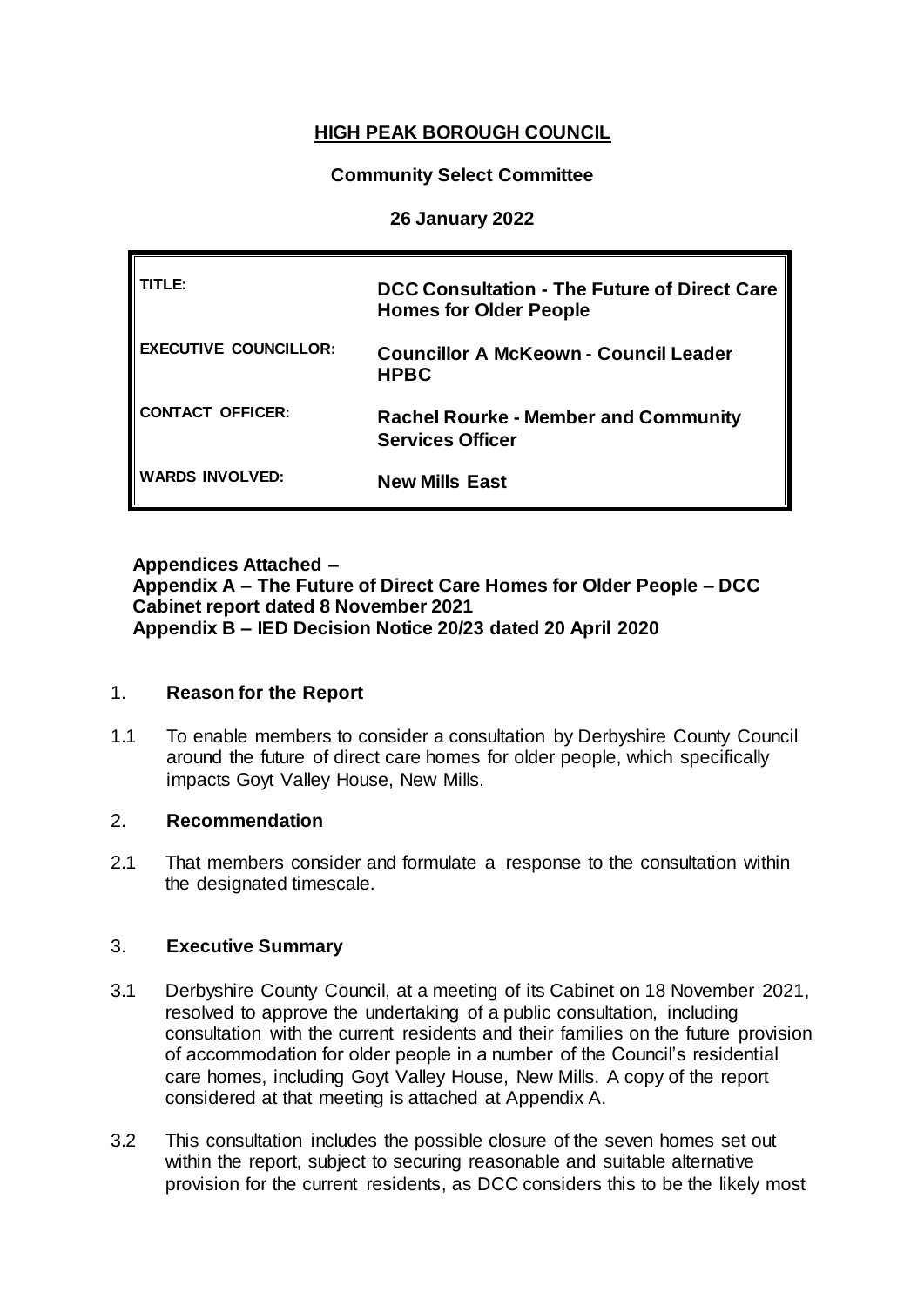viable option at this stage. A further report will be submitted to Cabinet following the conclusion of the consultation and market engagement processes, including a full Equality Impact Assessment.

- 3.3 Members may recall that very similar proposals were considered and consulted on by the County Council during 2020.
- 3.4 The consultation runs from 6 December 2021 until 4 March 2022.

#### 4. **How this report links to Corporate Priorities**

4.1 Aim 1: Supporting our communities to create a healthier, safer, cleaner High Peak.

#### 5. **Alternative Options**

5.1 Not to respond to the consultation.

#### Mark Trillo **Executive Director (Governance & Commissioning)**

**Web Links and Background Papers** [https://democracy.derbyshire.gov.uk/documents/s11072](https://democracy.derbyshire.gov.uk/documents/s11072/HOPS.pdf) [/HOPS.pdf](https://democracy.derbyshire.gov.uk/documents/s11072/HOPS.pdf) Report to DCC Cabinet 18.11.21

Rachel Rourke Democratic Services Officer rachel.rourke@highpeak.gov.uk

**Contact details**

#### 6. **Detail**

- 6.1 Derbyshire County Council Cabinet, at a meeting on 18 November, resolved to approve the undertaking of a public consultation, including consultation with the current residents and their families, on the future provision of accommodation for older people in a number of the Council's residential care homes. The reasons for this decision are set out in the report to Cabinet which is attached at Appendix A, and include significant maintenance, renovation and refurbishment works identified, including the requirement for the homes to be rewired by September 2022.
- 6.2 For information, this decision was called in and in accordance with DCC procedures considered by the Improvement and Scrutiny Committee – People on 6 December, where it was resolved not to refer the decision back to Cabinet for further consideration. The consultation then commenced with effect from 8 December 2021 to 4 March 2022.
- 6.2 Members will recall the previous consultation undertaken by DCC in early 2020, regarding the refurbishment of 3 homes and possible closure of 7 homes, including Goyt Valley House, following advice from the Council's Corporate Property Department that the 7 homes considered for closure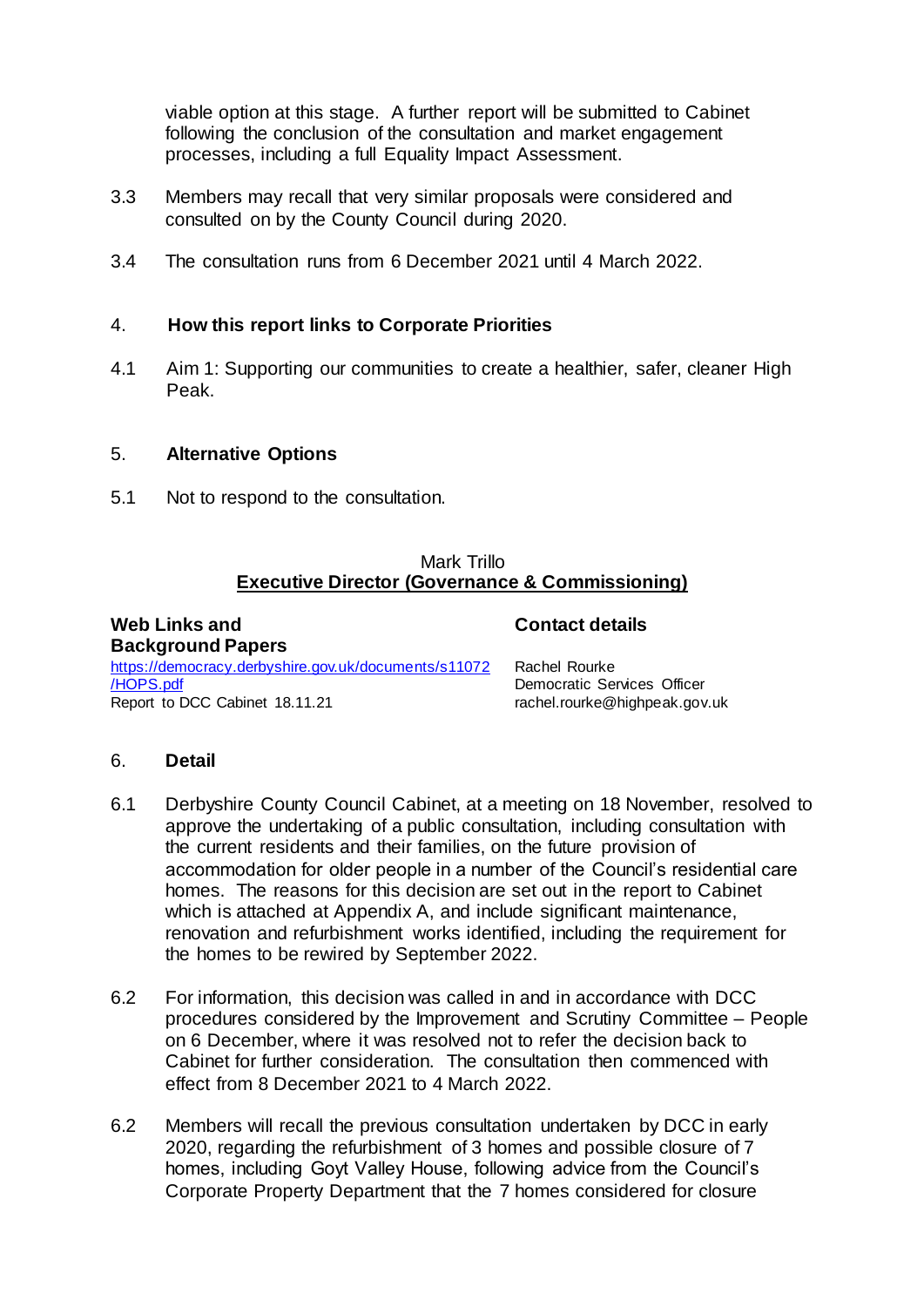required a fully electrical rewire by September 2022. High Peak Borough Council's response to that consultation is attached at Appendix B.

- 6.3 The outcome of the consultation in 2020 was that the 3 homes proposed for refurbishment would continue to be refurbished and the other 7 homes would not close until such time as a local care home or alternative provision was available to replace them, and further consultation had been undertaken.
- 6.4 Cabinet received an update in December 2020, and a revised timeline was agreed. Budget estimates for the work required to the seven homes were produced, together with an assessment of the need for the current residents to move to alternative accommodation for a period of up to 40 weeks while the work is undertaken.
- 6.5 The results of an Interim Market Position Statement are set out in paragraph 4.9 of the report at Appendix A, which "*highlights that people are continuing to choose to live at home for longer and that people are entering into care homes later in life and with more acute needs which has resulted in a reduction in the demand for long term residential care and an increased demand for nursing care and homecare."*
- 6.6 Derbyshire County Council has therefore reviewed the options in light of the information from the Corporate Property Department and the information as set out in paragraphs 4.9 to 4.14 of the report attached at Appendix A, and are now consulting around the following options:
	- rewire and carry out major works to refurbish the homes including
		- installing boiler and heating systems
		- replacing bathrooms and kitchens
		- removal of any asbestos
		- the fitting of sprinklers and redecoration this option would require residents to move out for a period of up to 40 weeks
	- close the homes and support residents to move to other local, suitable alternative provision – alternative provision being suitable (in terms of quality/rating) and local (within 10 miles) as defined during the previous consultation and Scrutiny Committee
	- close the homes and support residents to move to any suitable available alternative provision - residents would be supported to move to available alternative provision which may not be local (as defined during the previous consultation)

A link to the consultation response form is detailed below: [https://www.derbyshire.gov.uk/council/have-your-say/consultation](https://www.derbyshire.gov.uk/council/have-your-say/consultation-search/consultation-details/options-for-the-future-of-direct-care-homes-for-older-people.aspx)[search/consultation-details/options-for-the-future-of-direct-care-homes-for](https://www.derbyshire.gov.uk/council/have-your-say/consultation-search/consultation-details/options-for-the-future-of-direct-care-homes-for-older-people.aspx)[older-people.aspx](https://www.derbyshire.gov.uk/council/have-your-say/consultation-search/consultation-details/options-for-the-future-of-direct-care-homes-for-older-people.aspx)

6.7 The County Council is holding a series of 'virtual' public meetings via Microsoft Teams to consider the future of accomodations for older people. The meeting which will consider Goyt Valley House will take place on Tuesday 25<sup>th</sup> January